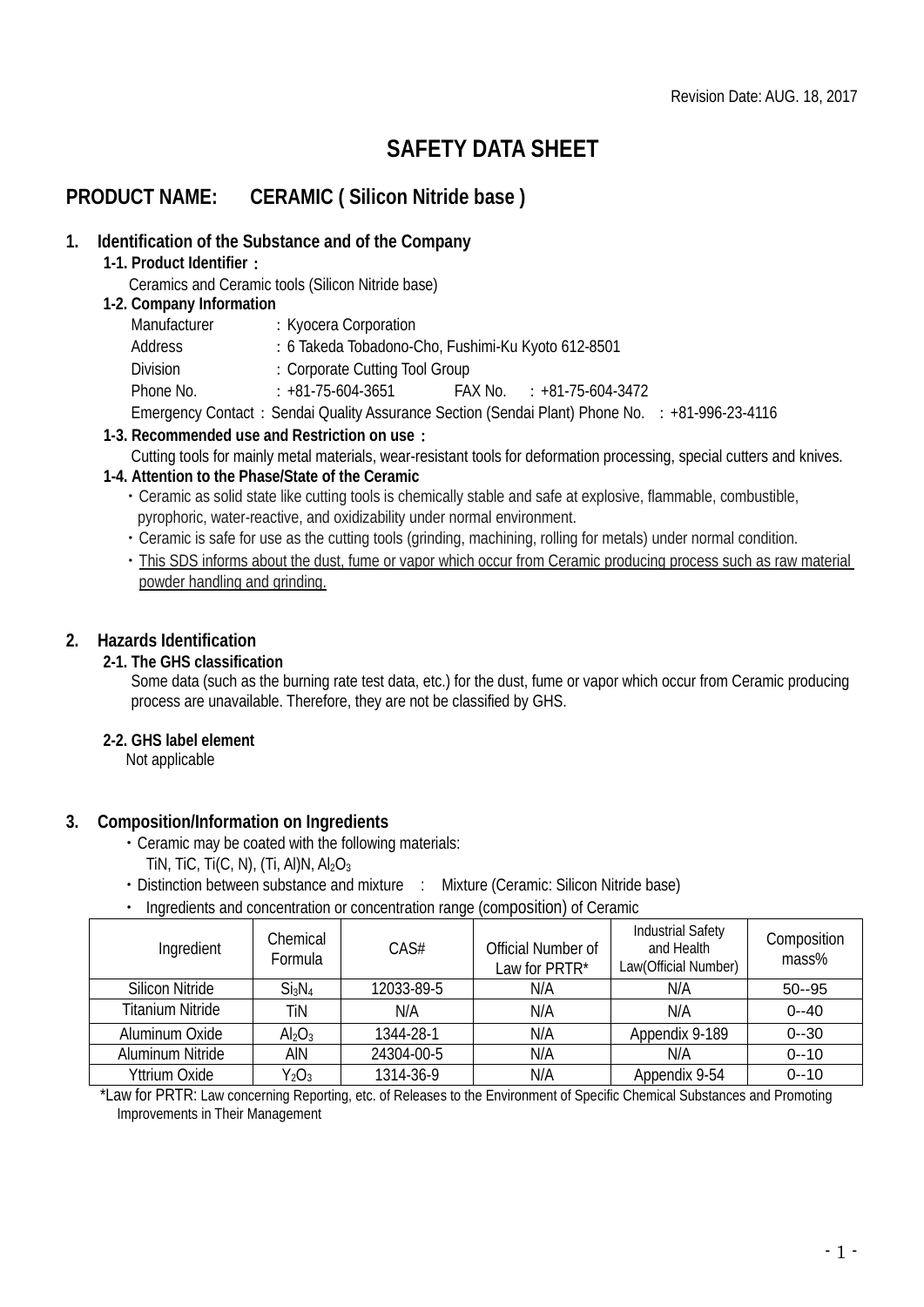## **4. First-Aid Measures**

**Inhalation:**

- ・If the high concentration of dust is inhaled or respiratory symptoms (coughs, gasping, shortness of breath, etc.) are experienced, move to fresh air and take a rest with posture easy to breathe. If breathing difficulties occur, administer oxygen inhalation. If breathing has stopped, immediately administer artificial respiration and get medical advice/attention.
- ・If irritation or rash persists, get medical advice and attention.

## **Skin Contact:**

- ・If dust is contacted with skin, take off contaminated clothing and rinse the affected area with soapy water thoroughly.
- ・If irritation or rash persists, get medical advice/attention.

## **Eye Contact:**

- ・If dust is in eyes, immediately wash away with clean water (remove the contact lenses if possible).
- ・If irritation persists, get medical advice/attention.

### **Ingestion:**

・If a large amount of dust is swallowed, get medical advice/attention after ingesting plenty of water to dilute.

## **5. Fire-Fighting Measures**

### **Extinguishing Media**

・To extinguish the fire of dust, use dry sand, expanded vermiculite, dilatable perlite, ABC type (general, oil, electric fire) powder extinguishers or water (no water allowed for the dust containing cut powders of light metal such as magnesium and aluminum).

## **Special Protective Actions for Fire-Fighters**

・In fighting a fire, wear a protective clothing, dust-proof respirator or respiratory protective equipment.

## **6. Accidental Release Measures**

#### **Personal Precautions**

・It is recommended that someone who cleans dust should wear clothing and respiratory protective equipment to minimize exposure.

#### **Environmental Precautions**

・Dispose of dust as industrial wastes and prevent release in water systems.

## **Containment and Cleanup Methods and Equipment**

・If there is dust which occur from Ceramic producing process, isolate the area and remove with a cleaner equipped with a filter which can take up fine particles very efficiently. If appropriate removing methods are not available, sweep with water sprayers or wet mops.

## **7. Handling and Storage**

## **Handling**

- ・Ceramics are a stable material and are not considered to be a physical or health hazard. However, there is the possibility of causing skin problems when contacting the dust or grinding fluid containing ceramics for long hours or repeatedly.
- ・When grinding or machining this product, minimize the exposure of the dust and sludge by local exhaust ventilation and other protective devices.
- ・Wash hands thoroughly after handling, before eating or smoking. Do not eat, drink and smoke at the handling area.
- ・Periodic medical examination is recommended for individuals regularly exposed to dust or mist.

#### **Storage**

・Avoid sudden changes of temperature and high humidity for storage.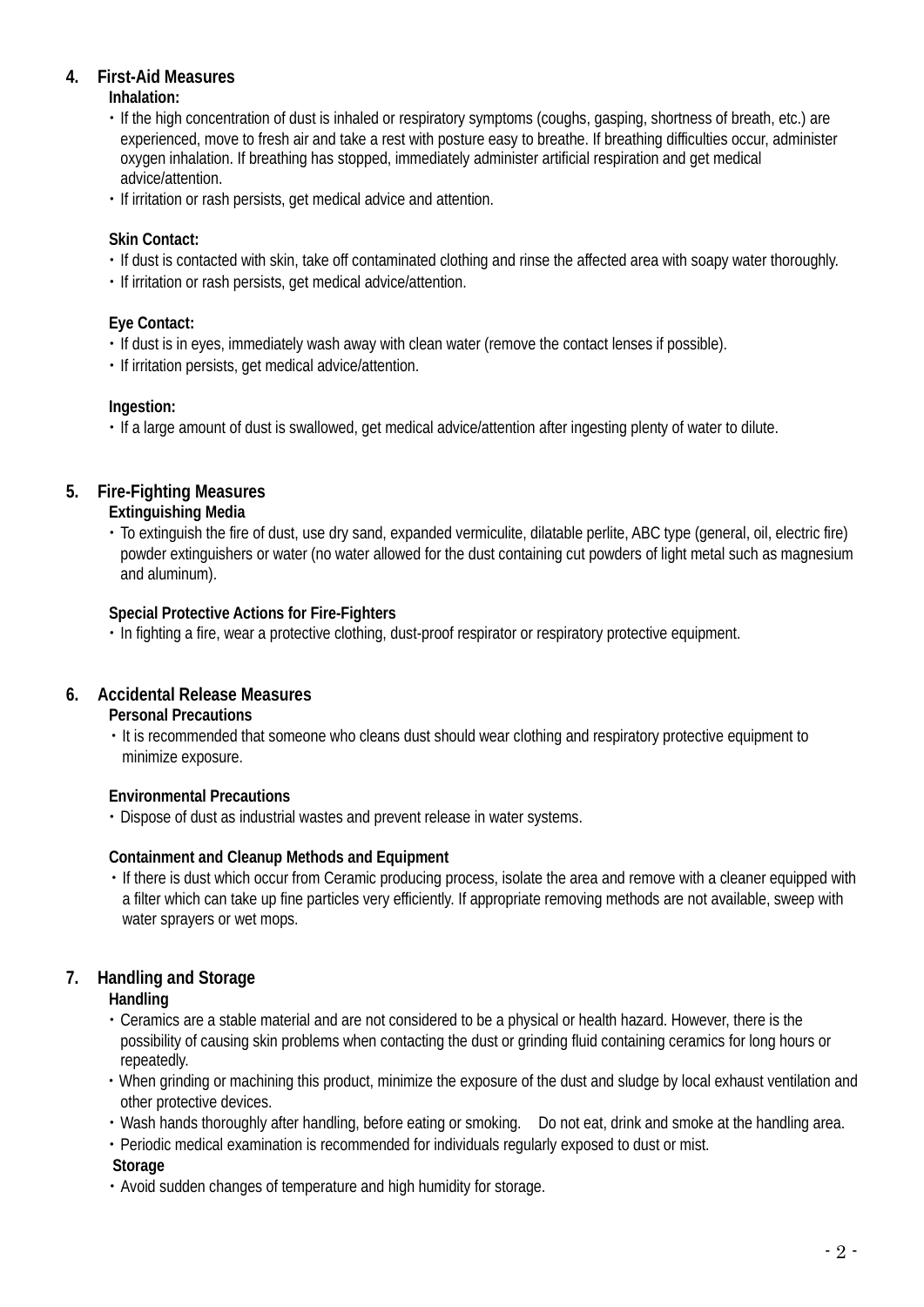## **8. Exposure Controls/Personal Protection**

## **Exposure Prevention**

・Permissible concentration in working environment (reference value)

|                         | Chemical<br>Formula            | OSHA*PEL*                  | ACGIH*TLV*                 | JSOH*OEL*               |
|-------------------------|--------------------------------|----------------------------|----------------------------|-------------------------|
| Ingredient              |                                | mq/m <sup>3</sup>          | mq/m <sup>3</sup>          | mg/m <sup>3</sup>       |
|                         |                                | (Metal dust concentration) | (Metal dust concentration) | (Respirable dust conc.) |
| Silicon nitride         | Si <sub>3</sub> N <sub>4</sub> | N/A                        | N/A                        | N/A                     |
| <b>Titanium Nitride</b> | TiN                            | N/A                        | N/A                        | N/A                     |
| Aluminum oxide          | Al <sub>2</sub> O <sub>3</sub> | 5(as Al)                   | 10                         | N/A                     |
| Aluminum Nitride        | ain                            | $5$ (as AI)                | 1 (as Al)                  | N/A                     |
| Yttrium Oxide           | $Y_2O_3$                       | (as Y)                     | (as Y)                     | N/A                     |

\* OSHA: Occupational Safety & Health Administration U.S. Department of Labor<br>\* PEL: Permissible Exposure Limit

\* PEL: Permissible Exposure Limit<br>\* ACGIH: American Conference of Go

- \* ACGIH: American Conference of Governmental Industrial Hygienists Inc.<br>\* TIV: Threshold Limit Value
- \* TLV: Threshold Limit Value<br>\*JSOH: Japan Society for Occ
- \*JSOH: Japan Society for Occupational Health<br>\*OEL: Occupational Exposure Limit
- \*OEL: Occupational Exposure Limit<br>\* N/A: Not Applicable
- Not Applicable

## **Protection Measures**

- Respiratory Protection: Dust-proof respirators and respiratory protective equipment are recommended.<br>• Hand Protection: Protective gloves for dust are recommended.
- Hand Protection: Protective gloves for dust are recommended.<br>• Eye Protection: Protective glasses for dust are recommended
- Eye Protection: Protective glasses for dust are recommended.<br>• Skin/Body Protection: Avoid direct skin contact.
- Avoid direct skin contact.

Clean up deposited dust on clothing, rags, etc. by washing or absorbing with suitable filters but not by whisking off. Change the contaminated clothing into clean one.

## **Hygiene Measure**

Wash skin thoroughly after handling.

## **9. Physical and Chemical Properties**

| Appearance:           | Gray color                                                                |
|-----------------------|---------------------------------------------------------------------------|
|                       | (In case of the coated Ceramic, the appearance color is often different.) |
| Odor:                 | <b>Odorless</b>                                                           |
| pH:                   | No data available                                                         |
| Melting Point:        | No data available                                                         |
| <b>Boiling Point:</b> | No data available                                                         |
| Flash Point:          | No data available                                                         |
| Vapor Pressure:       | No data available                                                         |
| Specific Gravity:     | $3.0 - 4.0$                                                               |
| Solubility:           | Insoluble                                                                 |

## **10. Stability and Reactivity**

A grain of dust which occur from Ceramic producing process is very fine and under the specific conditions in which the dusts are mixed with grinding oil with low flash point, it is possible to become pyrophoric. If dusts under very flammable conditions are dispersed in the air, it is possible to explode.

| Reactivity:                              | It dissolves in an acid and an alkali in very small quantities.                      |  |
|------------------------------------------|--------------------------------------------------------------------------------------|--|
| Chemical stability:                      | The product concerned is in a solid state, and there are not explosiveness,          |  |
|                                          | inflammability, combustibility, spontaneous combustibility, water-reactivity, and an |  |
|                                          | oxidation nature, and it is chemically stable under the usual environment.           |  |
| Possibility of hazardous reactions: None |                                                                                      |  |
| Conditions to avoid:                     | Contact with the following incompatible materials.                                   |  |
| Incompatible Materials:                  | Oxidizing substances (Strong oxidants, Strong acids, etc.)                           |  |
|                                          | Others (Strong base, etc.)                                                           |  |
| Hazardous decomposition products: None   |                                                                                      |  |

**Hazardous decomposition products:** None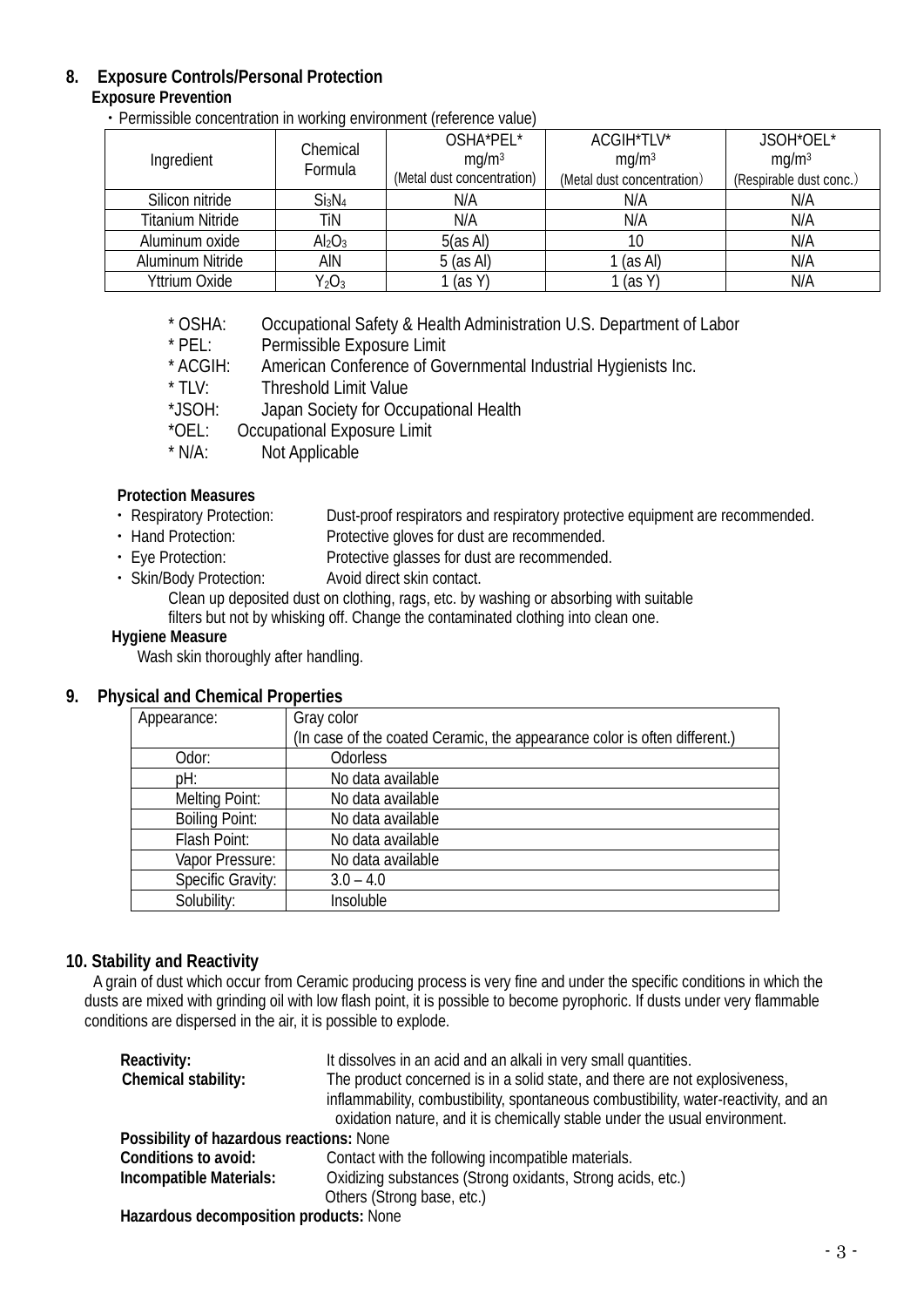**11. Toxicological Information Skin Corrosion/Irritation: No data available on Ceramic Serious Eve Damage/Eve Irritation: No data available on Ceramic Serious Eve Damage/Eve Irritation: No data available on Ceramic Serious Eye Damage/Eye Irritation:** <br> **Respiratory or Skin Sensitization:** No data available on Ceramic **Respiratory or Skin Sensitization:**<br>Germ Cell Mutagenicity: **Germ Cell Mutagenicity:** <br> **Carcinogenicity:** No data available on Ceramic<br>
No data available on Ceramic **Carcinogenicity:**  $\begin{array}{c} \n\hline\n\end{array}$  No data available on Ceramic<br> **Reproductive Toxicity:**  $\begin{array}{c} \n\hline\n\end{array}$  No data available on Ceramic **Specific Target Organ Toxicity/Systemic Toxicity: (Single Exposure)** Specific Target Organ Toxicity/Systemic Toxicity: No data available on Ceramic **(Repeated Exposure)**

No data available on Ceramic<br>No data available on Ceramic No data available on Ceramic<br>No data available on Ceramic

**Aspiration Hazard:** No data available on Ceramic

#### **12. Ecological Information**

- **The aquatic environment acute hazard**
- Not reported on Ceramic

**The aquatic environment chronic hazard**

- Not reported on Ceramic
- **Mobility**
- Not reported on Ceramic

#### **13. Disposal Considerations**

#### **Safe and environmentally desirable disposal method**

 For disposal, conform to the applicable laws regarding industrial wastes such as 'Waste Disposal and Public Cleansing Law' and relevant local by laws.

## **14. Transport Information**

**International Regulations**

| United Nations Number:       | Not applicable |
|------------------------------|----------------|
| United Nations Hazard Class: | Not applicable |
| Marine Pollutant:            | Not applicable |

#### **Domestic Regulations**

Land Regulatory Information<br>
United Nations Number<br>
Not applicable<br>
Not applicable United Nations Number<br>
United Nations Hazard Classification<br>
Not applicable United Nations Hazard Classification Marine Pollutant: Not applicable

#### **Special Safety Measures**

When transporting the dust which occur from Ceramic producing process, make sure that there is no damage or corrosion or leakage of the container, to ensure implementation of the prevention of collapse of cargo.

#### **15. Regulatory Information**

 **Industrial Safety and Health Law, Ordinance on Prevention of Hazards due to Specified Chemical Substances Aluminum oxide** : The substances are defined in the [the Article 57-2 of the Act,](http://www.jniosh.go.jp/icpro/jicosh-old/japanese/country/japan/laws/01_occ/05b.html#lawA57b) and the Aluminum oxide is listed by No.189 in Appended Table 9 in the Article 18-2 of the Enforcement Order as "Dangerous or Harmful Substances to Be Notified their Names, etc."